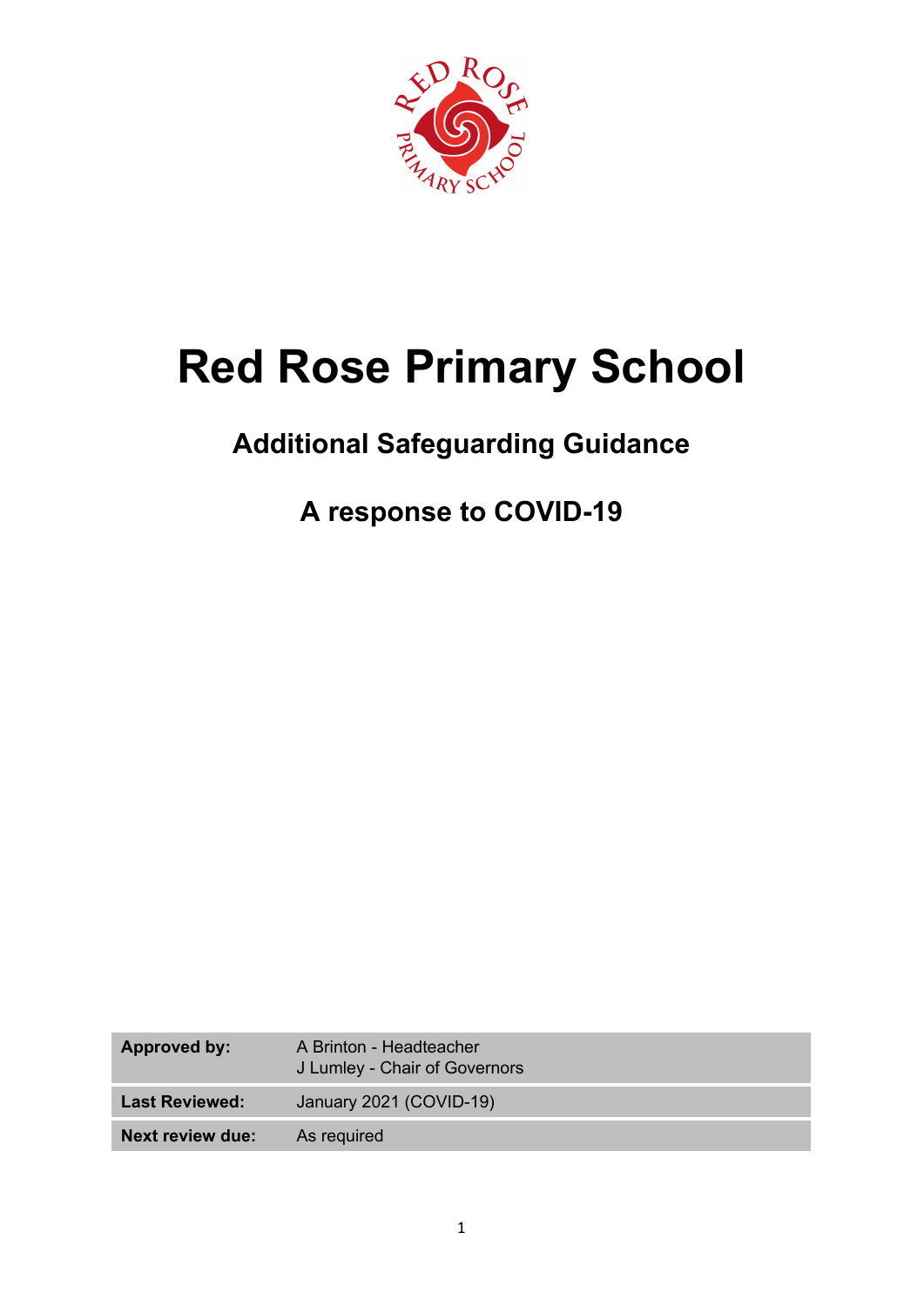

### **Background**

This additional guidance has been written as a result of the ongoing response to COVID 19.

It is under review and may be updated as circumstances continue to evolve and in light of changes made to government guidance published on 19<sup>th</sup> April 2020 and reviewed on 6<sup>th</sup> October 2020

[https://www.gov.uk/guidance/safeguarding-and-remote-education-during-coronavirus](https://www.gov.uk/guidance/safeguarding-and-remote-education-during-coronavirus-covid-19) [-covid-19](https://www.gov.uk/guidance/safeguarding-and-remote-education-during-coronavirus-covid-19)

## **Help and support**

[Advice for the education sector](https://www.gov.uk/government/collections/coronavirus-covid-19-guidance-for-schools-and-other-educational-settings) is being updated daily.

The Department for Education COVID-19 helpline, is available to answer questions.

#### **DfE coronavirus helpline**

If you have a query about coronavirus (COVID-19), relating to schools and other educational establishments in England contact our helpline.

Email: [DfE.coronavirushelpline@education.gov.uk](mailto:DfE.coronavirushelpline@education.gov.uk)

Telephone 0800 046 8687 (lines are open Monday to Friday from 8am to 6pm and weekends 10am to 4pm)

If you are a member of school staff, ensure you have the school's unique reference number (URN or UK PRN) available when calling the hotline.

#### **Role of the local authority**

The Local Authority will continue to support schools to ensure that children of critical workers and vulnerable children can attend school. The Local Authority will continue to be responsible for maintaining effective safeguarding and child protection services in this challenging time to ensure schools can access the support they need.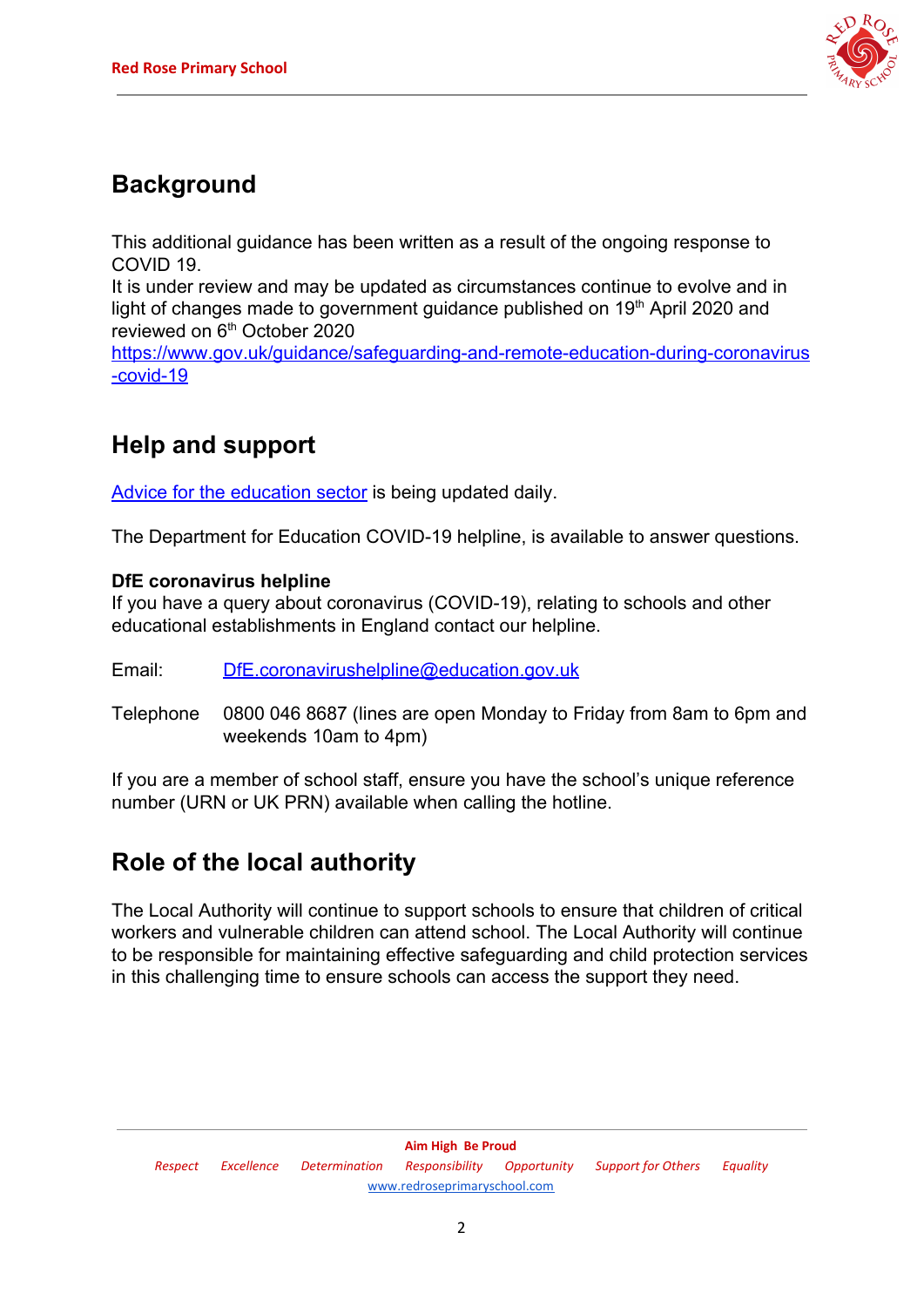

#### **Keeping children safe in schools**

KCSIE is statutory safeguarding guidance that schools should continue to have regard to as per their legislative duty and/or funding agreement requirements. During lockdown, the principles in [Keeping children safe in education \(KCSIE\)](https://www.gov.uk/government/publications/keeping-children-safe-in-education--2) and [https://www.gov.uk/guidance/safeguarding-and-remote-education-during-coronavirus](https://www.gov.uk/guidance/safeguarding-and-remote-education-during-coronavirus-covid-19) [-covid-19](https://www.gov.uk/guidance/safeguarding-and-remote-education-during-coronavirus-covid-19) continue to apply.

The way our school is operating in response to coronavirus continues to be different to business as usual:

- the best interests of children must always continue to come first
- if anyone in school has a safeguarding concern about any child they should continue to act and act immediately
- a DSL or deputy should be available
- it is essential that unsuitable people are not allowed to enter the children's workforce and/or gain access to children
- children should continue to be protected when they are online

Schools should, as far as is reasonably possible, take a whole institution approach to safeguarding.

The Department for Education has also published information on [prevent](https://educateagainsthate.com/blog/posts/school-closures-ongoing-prevent-management-support/) [management support for schools and colleges](https://educateagainsthate.com/blog/posts/school-closures-ongoing-prevent-management-support/) who have pupils/students receiving Channel support. Prevent is a vital part of our work to safeguard children from radicalising influences, and it remains in operation in local authorities during this challenging time.

#### **Child protection policy**

The school will continue to adhere to the current child protection policy updated in September 2020 which reflects 'business as usual', and now accurately reflects new arrangements in response to COVID-19.

The child protection policy has been reviewed and revised and will be kept under review as circumstances continue to evolve.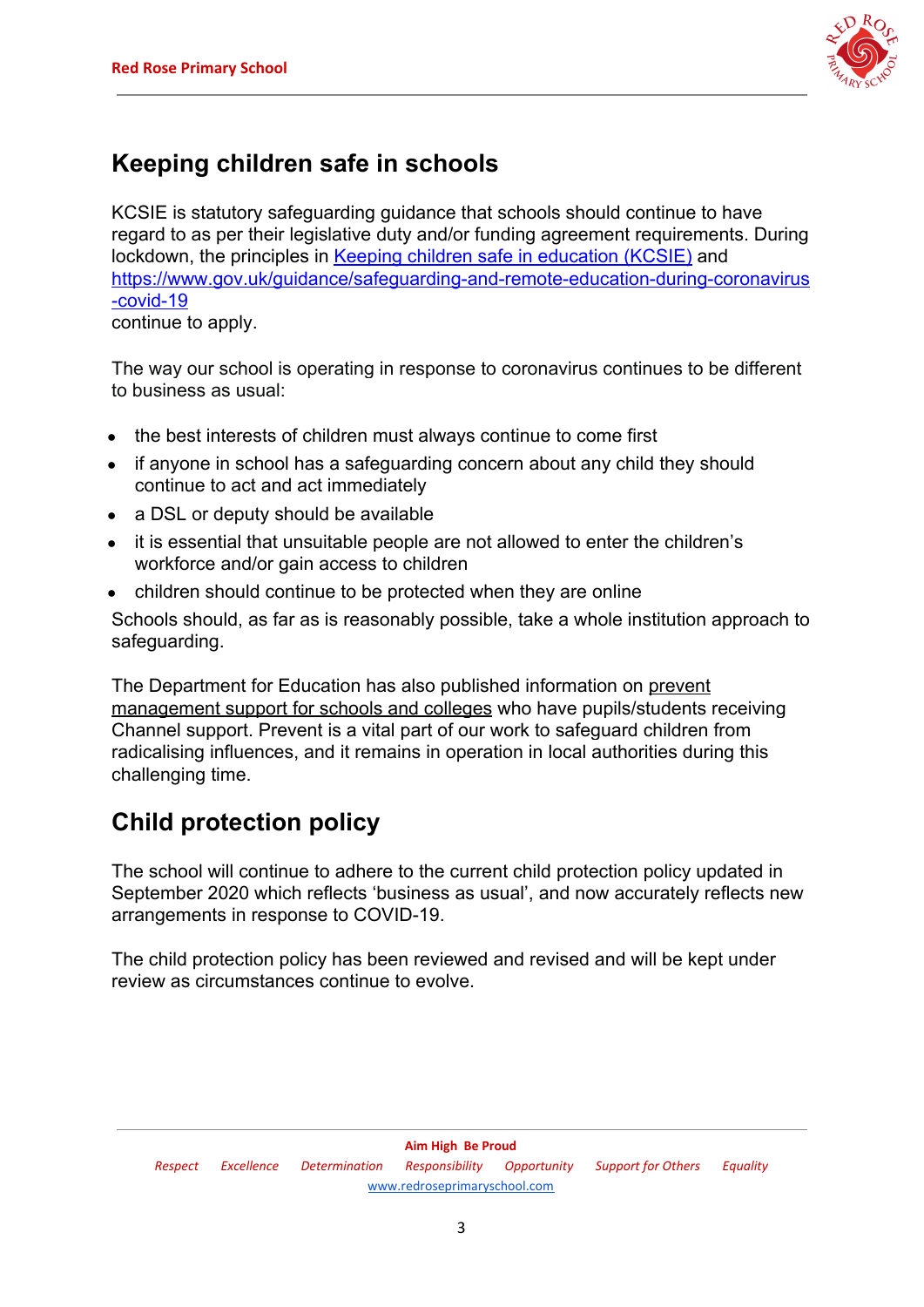

### **Updated advice received from Durham Safeguarding Children Partnership**

Partnership working is vital during this current time and multi-agency safeguarding arrangements will continue as usual, however schools are to be mindful that this may be undertaken in a different way whilst trying to avoid as much face to face contact as possible.

Senior Leaders within Durham County Council will continue to review children's circumstances and have implemented the following:

- Prioritising cases based on situation/circumstances etc.
- Moving to more agile working.
- Carry out multi-agency Strategy Meetings, Initial Child Protection Conferences, Review Child Protection Conferences, Core Groups and Looked After Reviews for children using virtual platforms wherever possible and will continue to work with partners to manage this.
- Face to face home visits will be done based on a risk assessment for the child in conjunction with managers. As much contact as possible with families will be done by phone and through virtual platforms where it is safe to do so. Where staff are visiting family homes, they will do so using guidance from Public Health England which includes the practice of social distancing.
- Children's Social Care and Early Help will be arranging service delivery into 3 virtual locality hubs based in North, South and East Durham. Each will have a strategic safeguarding manager and will be working with partners in health and education to ensure that they use collective resources to provide support to those children who are most vulnerable and in need of contact or services. The work of the locality hubs at this time is focused on those children who are CIN; CP or children at risk of becoming Looked After.
- All new referrals for children where there are concerns for their welfare or safety should be made to First Contact in the usual way using the usual referral mechanisms.
- Requesting colleagues across partner agencies should proactively share information within existing multi agency team around family arrangements about families who they know are self-isolating, to avoid any unnecessary home visits and contact, ensuring all are protected from unnecessary exposure to the virus.
- Continually reassess risk and re-prioritise work across the partnership to ensure we all continue to provide a safeguarding service to those children and vulnerable adults who are most at risk.

Senior Leaders across Health organisations have implemented the following: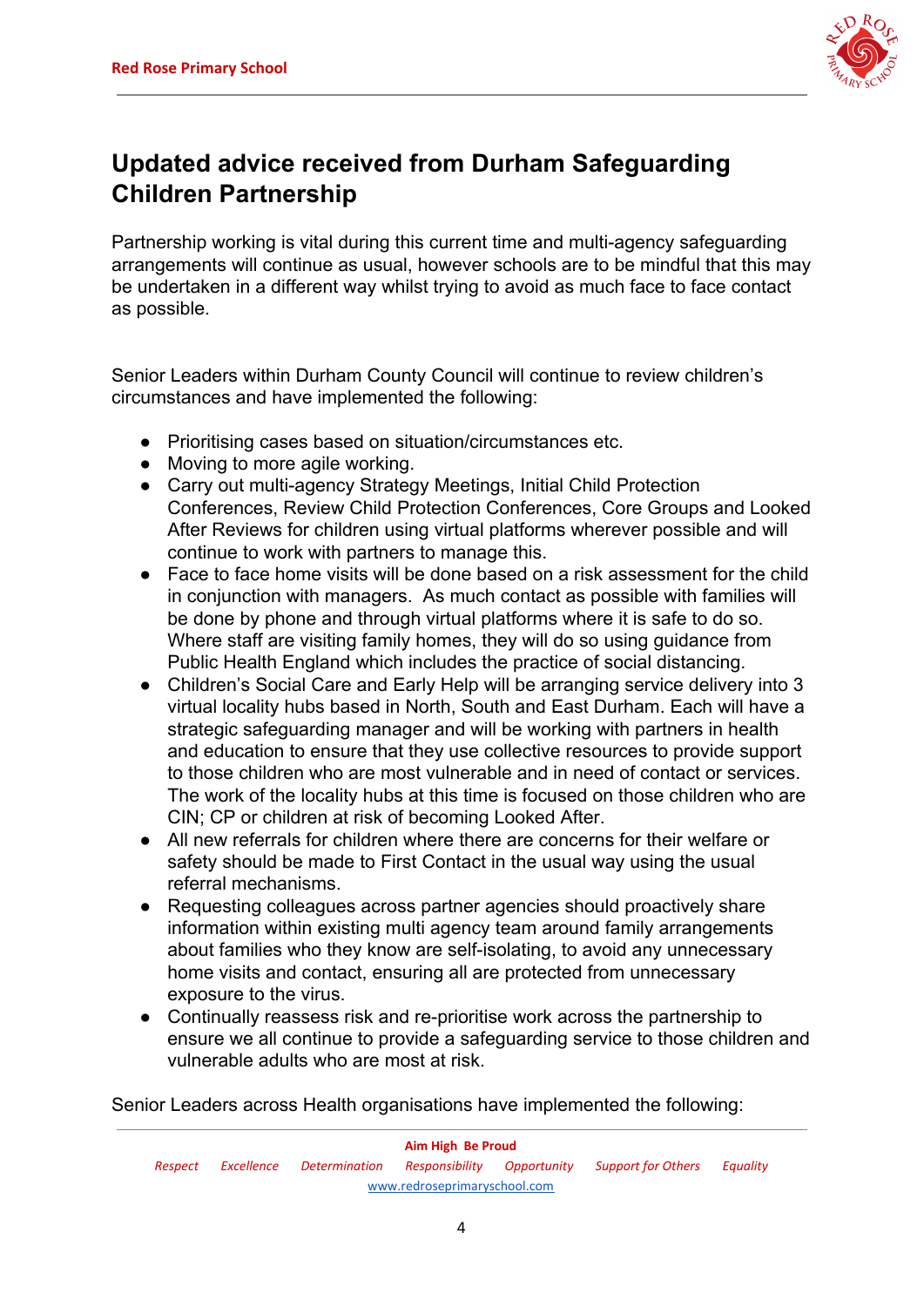

- All health partners have business continuity plans which identify Safeguarding Children and Adults and Children who are Looked After as key priority areas.
- All health partners will remain engaged in multi agency discussions including the MASH, MARAC and MAPPA as needed with SPOC arrangements in place.
- Work with partners to ensure that children who may have experienced abuse or neglect are appropriately and holistically assessed in a timely manner.
- Referrals for paediatric assessment will follow the same pathway of care although children may be assessed in different settings to minimise infection risks as per PHE and RCPCH guidance.
- Mental health support for those in crisis will still be available.
- Harrogate and District NHS Foundation Trust (HDFT) 0-19 service will continue to provide a Safeguarding SPOC service for all staff including the MASH and are taking actions to ensure this will be maintained if there is a reduction in capacity. The 0-19 service will continue to prioritise safeguarding meetings including strategies, ICPCs and RCPCs and core groups, and will use digital methods to maintain representation. Home visits for new babies, (Primary Visits) and visits to children and young people subject to a child protection plan will be maintained. Review Health Assessments will continue on a virtual or face to face basis, dependant on an assessment of cumulative risk.
- Looked After Children's (LAC) Health Assessments are a statutory duty and will continue to be delivered. However, changes for Initial Health Assessments (IHA's) are required in order to deliver assessments safely to patients and protect staff. It is possible that changes to workforce as a result of staff deployment and absence may result in delays in meeting the statutory timescales for the child/young person to be assessed (20 working days from entering care) but there will be regular communications with our partners on this issue.
- The CCG and Health partners have established mechanisms for regular information sharing for any concerns.
- GP's will be providing primary care health input as needed within the guidance from Public Health England and are a key source of advice and information for multi agency processes.

Durham Constabulary have implemented the following:

● Developed business continuity plans which involve a tiered response to demand and resourcing levels. Overall, the plan aims to ensure at times of highest demand, business critical functions such as dealing with 999 calls, responding to the most serious incidents and investigating the most serious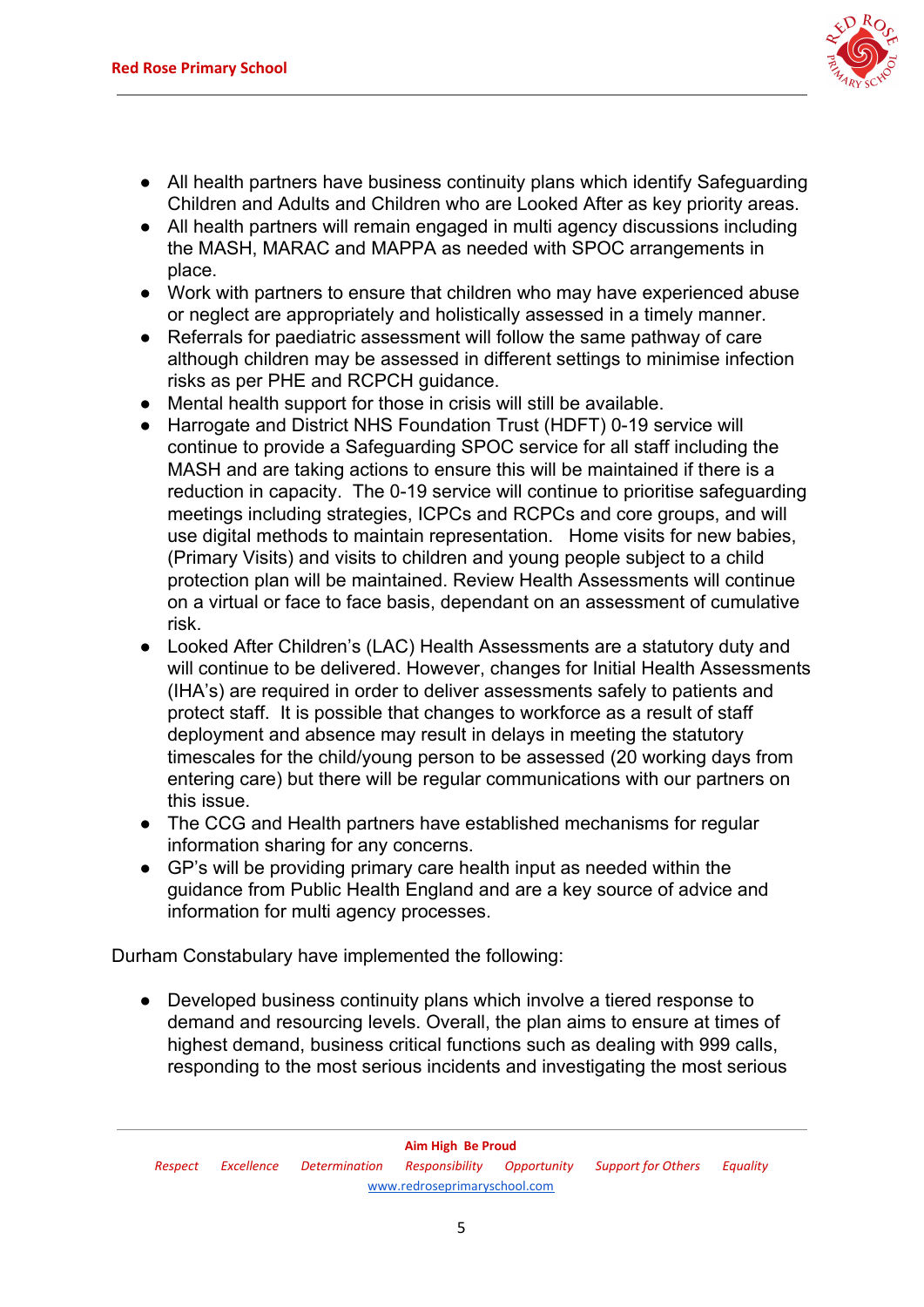

crimes continue. This is a flexible model which may change daily or even hourly.

- A strong commitment by the Constabulary to maintain safeguarding children and vulnerable adults as a priority. This includes prioritising investigations where there are imminent risks of harm. As resources become more challenged, it is likely that investigators and supervisors will be pooled so that partners may not always be dealing with teams with which they have become familiar.
- Contingency plans include continued information and decision making and safety planning by the Central Referral Unit working within the MASHs, continuing with MARAC, MAPPA, the management of Registered Sex Offenders and providing services for victims through the Sexual Assault Referral Centre. Work in each of these areas will be prioritised in line with levels of risk and harm.
- More detailed plans are being developed to adapt how we work with health colleagues, HM Coroner and other agencies in dealing with sudden and unexpected deaths of both adults and children.
- In relation to the most recent announcement from the Prime Minister (23rd) March 2020) regarding minimising social gathering and restricting movement, the Constabulary is working with the Government to consider how these rules can most effectively be enforced and will seek to work closely with our communities to ensure that people know what is expected of them. Officers will be continuing to respond to emergencies and deal with serious crime.

Partnership Business unit has implemented the following:

- We have agreed to cancel all non-urgent partnership meetings (sub-groups, task and finish groups etc.) as well as multi-agency training sessions for the foreseeable time. We will conduct as much of the business as is feasible via e-mail or conference facility where possible when it is possible to do so.
- The Partnership business unit will continue to work throughout and are contactable on the usual e-mail addresses (details shown below).
- We can assure you that we are all working closely together to get through this and will continue to review our contingency plans and staffing capacity and will keep you updated. In the meantime, we would like to thank you all for all the work and support you are providing to support our children, vulnerable adults and their families during this very challenging time.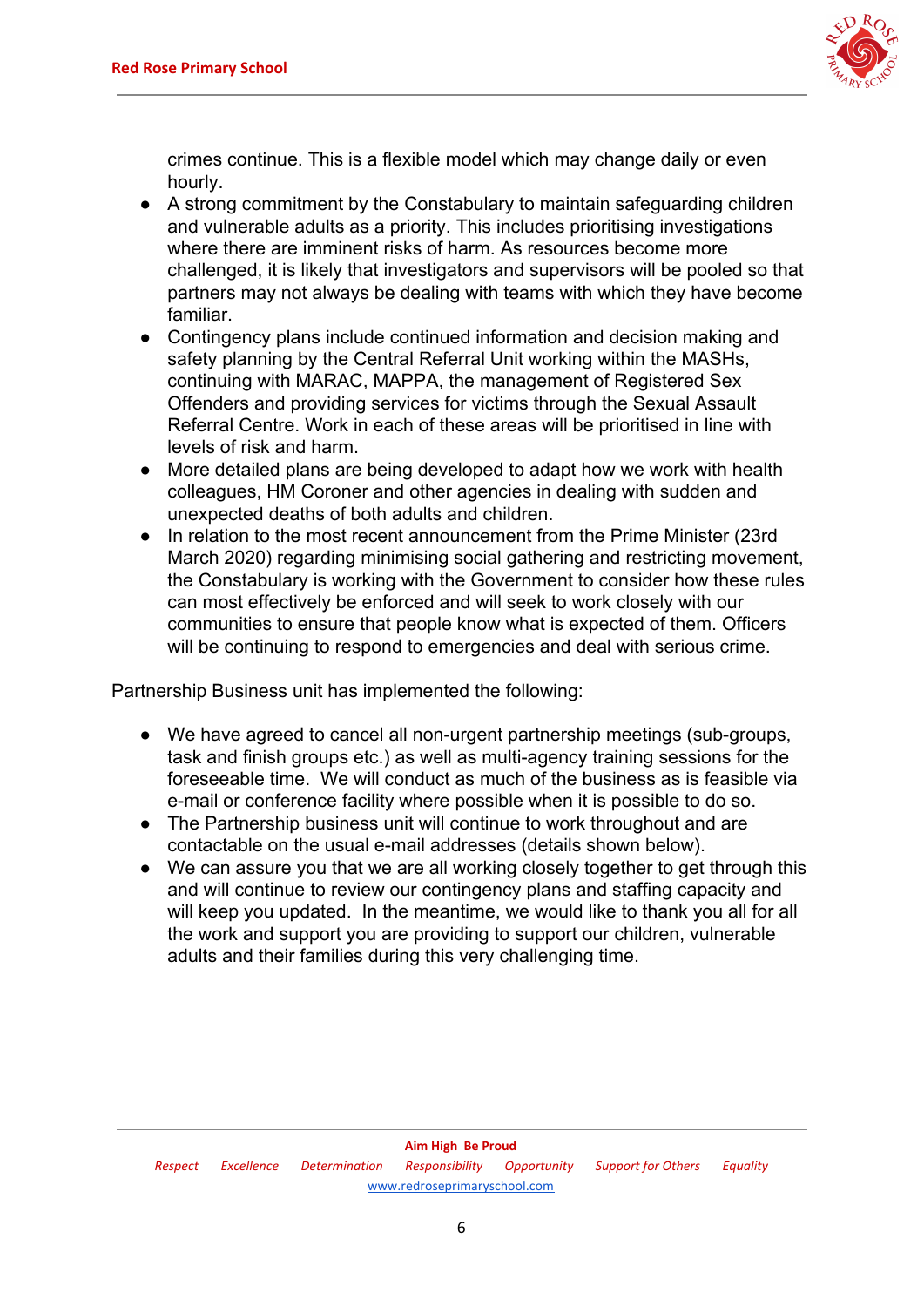

#### **What staff and volunteers should do if they have any concerns about a child**

If school staff, staff from another school, or volunteers have any concerns about a child, they should:

- report their concern directly to the DSL on site
- use the contact details provided to report their concern to the DSL (or deputy) working from home
- report their concern to the senior leader on site so that they can liaise with the DSL off site

ALL concerns passed to the designated safeguarding lead must be written, signed and dated on the relevant *'Concern'* form found in the school office *or CPOMS.*

Concerns should be addressed in accordance with the main child protection policy.

If the DSL is not on site, written concerns should be stored securely until a DSL, or other trained professional can retrieve the report. These written reports can be uploaded / attached to the CPOMS system at a later date.

Staff and volunteers should act immediately on any safeguarding concerns and not wait to discuss concerns with the DSL in person.

#### **What staff and volunteers should do if they have concerns about a staff member or volunteer who may pose a safeguarding risk to children**

The principles in part 4 of KCSIE will continue to support how school responds to any such concerns.

#### **Designated safeguarding leads (DSLs)**

The optimal scenario for any school providing care for children is to have a trained DSL or deputy available on site and this is expected by the DfE. It is recognised this may not be possible, and where this is the case one of the following will be in place:

• one of our DSLs will be available to be contacted via phone or online video whilst working from home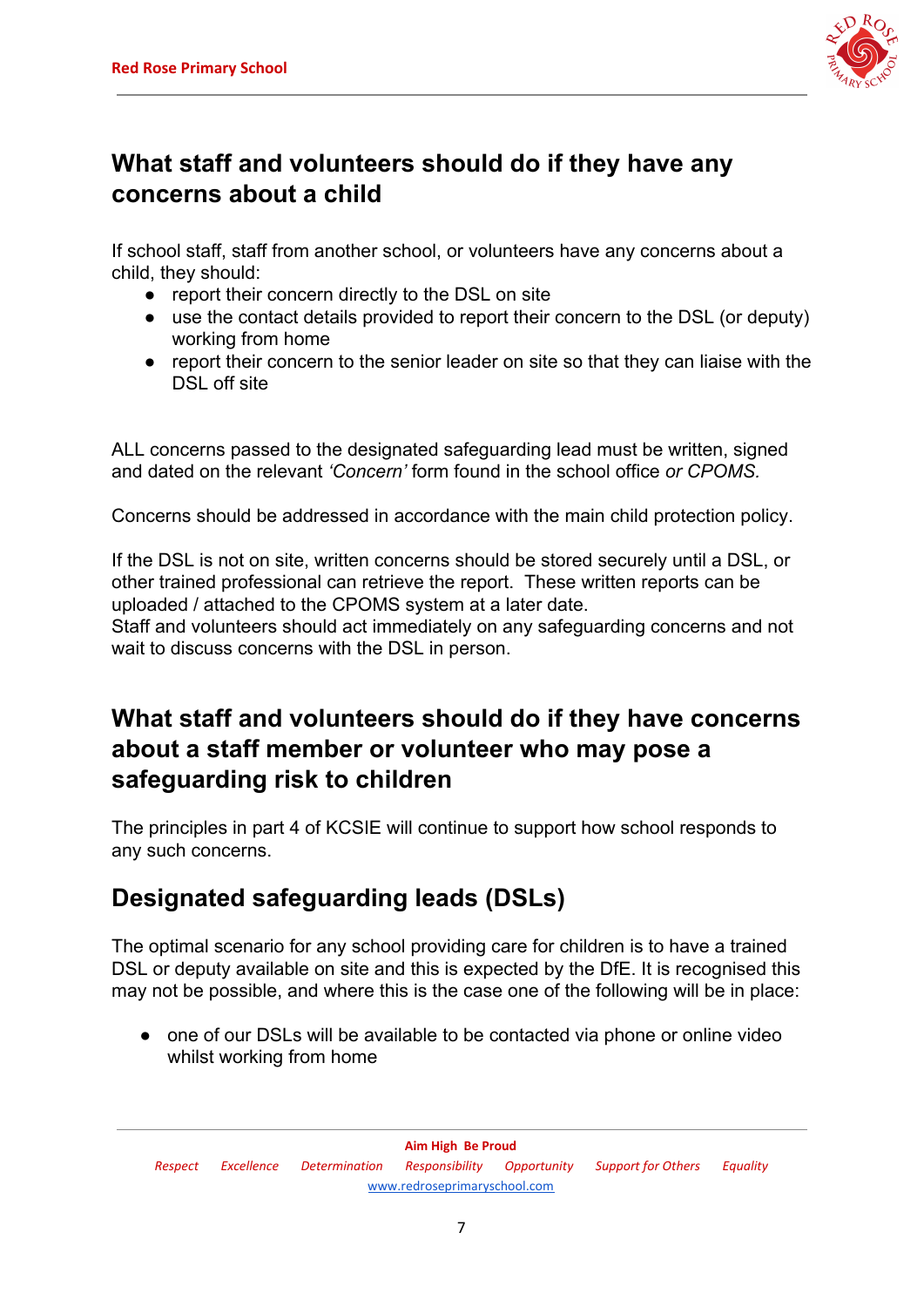

• a trained DSL from another school within the local authority will be available via phone or online video

Where a trained DSL or deputy is not on site, in addition to one of the above options, a senior leader will take responsibility for co-ordinating safeguarding on site. This might include updating and managing access to child protection files, liaising with the offsite DSL (or deputy) and as required liaising with children's social workers where they require access to children in need and/or to carry out statutory assessments at the school.

Whatever the scenario, it is important that all school staff and volunteers have access to a trained DSL or deputy and know on any given day who that person is and how to speak to them. There will be clear guidance provided to staff on site indicating how to contact DSL and deputy. DSL contact details will be displayed in the staffroom / stored securely with pupils' emergency details.

It is acknowledged that face to face DSL training is very unlikely to take place during this period and online training will be explored with the support of Durham Safeguarding Children Partnership.

For the period COVID-19 measures are in place, a DSL (or deputy) who has been trained will continue to be classed as a trained DSL (or deputy) even if they miss their refresher training.

#### **Vulnerable children**

Vulnerable children expected to attend school, where it is appropriate for them (that is, where there are no shielding concerns for the child or their household, and/or following a risk assessment for children with an EHC plan), so that they can gain the educational and wellbeing benefits of attending.

Vulnerable children and young people include those who:

- are assessed as being in need under section 17 of the Children Act 1989, including children and young people who have a child in need plan, a child protection plan or who are a looked-after child
- have an education, health and care (EHC) plan
- have been identified as otherwise vulnerable by educational providers or local authorities (including children's social care services), and who could therefore benefit from continued full-time attendance, this might include:
	- children and young people on the edge of receiving support from children's social care services or in the process of being referred to children's services
	- adopted children or children on a special guardianship order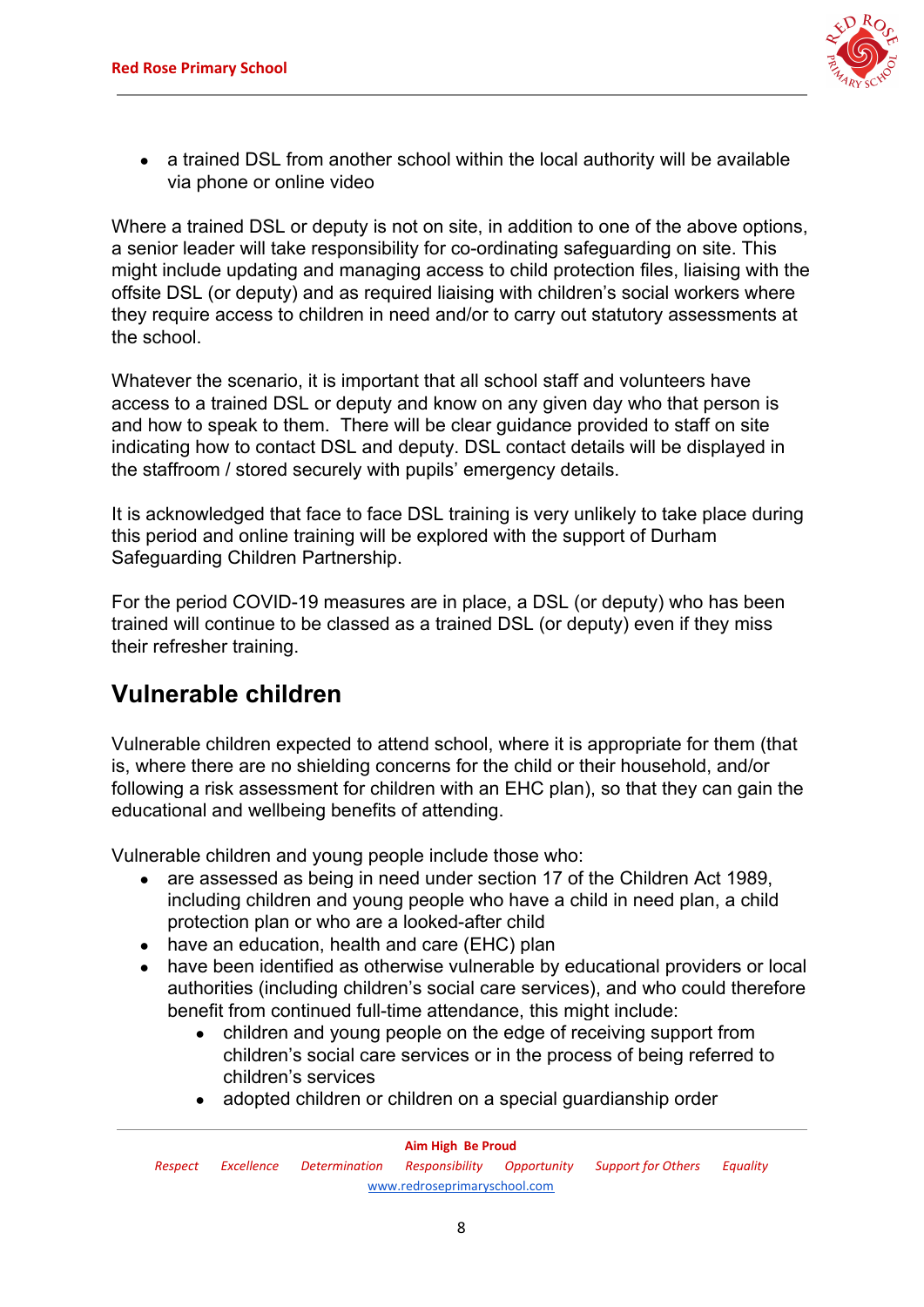

- those at risk of becoming NEET ('not in employment, education or training')
- those living in temporary accommodation
- those who are young carers
- those who may have difficulty engaging with remote education at home (for example due to a lack of devices or quiet space to study)
- care leavers
- others at the provider and local authority's discretion including pupils and students who need to attend to receive support or manage risks to their mental health

Our school will continue to notify social workers where children with a social worker do not attend. We will also continue to follow up with any parent or carer whose child has been expected to attend and doesn't. To support the above, our school will take the opportunity when communicating with parents and carers to confirm emergency contact numbers are correct and ask for any additional emergency contact numbers where they are available.

Parents and carers will not be penalised if their child does not attend educational provision.

Our school will continue to complete the online Educational Setting Status form which gives the Department for Education daily updates on how many children and staff are attending.

Ensuring that vulnerable children remain protected is a top priority for the government. Vulnerable children include those who have a social worker and those children and young people up to the age of 25 with EHC plans, read more in the [Government guidance January '21](https://www.gov.uk/government/publications/coronavirus-covid-19-maintaining-educational-provision/guidance-for-schools-colleges-and-local-authorities-on-maintaining-educational-provision) for further information.

The Local Authority have the key day-to-day responsibility for delivery of children's social care. Social workers and the Virtual Schools Head will continue to work with vulnerable children in this difficult period and should support these children to access this provision. There is an expectation that children with a social worker will attend provision, unless in consultation with the child's social worker and family it is agreed this is not in the best interests of the child.

## **Staff training and safeguarding induction**

All existing school staff have already had safeguarding training and have read part 1 of KCSIE. It is important for these staff that they have an awareness of any new local arrangements, so they know what to do if they are worried about a child.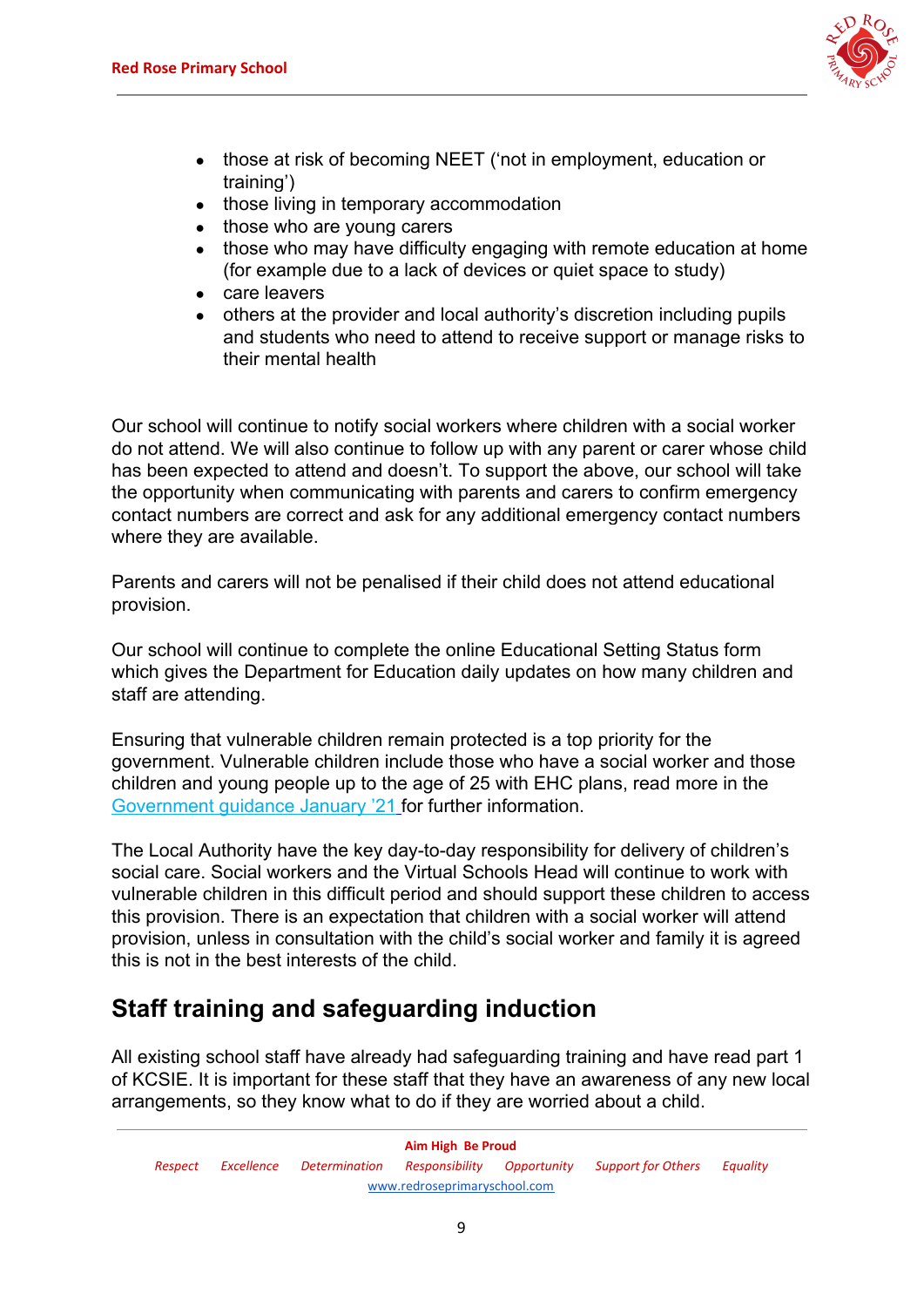

Where new staff are recruited, or new volunteers enter school, they should continue to be provided with a safeguarding induction. Our full child protection policy will support this process as will part 1 of KCSIE.

In most cases, the existing workforce will already have received appropriate safeguarding training and all they will require is a copy of the receiving setting's child protection policy, confirmation of local processes and confirmation of DSL arrangements.

#### **Children moving schools**

If our children are attending another setting, it will be important for our school to do whatever we reasonably can to provide the receiving institution with any relevant welfare and child protection information. This will be especially important where children are vulnerable.

For looked-after children, any change in school should be led and managed by the Virtual School Head with responsibility for the child. The receiving institution should be aware of the reason the child is vulnerable and any arrangements in place to support them. As a minimum the receiving institution should, as appropriate, have access to a vulnerable child's EHC plan, child in need plan, child protection plan or, for looked-after children, their personal education plan and know who the child's social worker (and, for looked-after children, who the responsible VSH is). This should ideally happen before a child arrives and, where that is not possible as soon as reasonably practicable.

Any exchanges of information will ideally happen at DSL (or deputy) level, and likewise between special educational needs co-ordinators/named individual with oversight of SEN provision for children with EHC plans. However, it is acknowledged this may not always be possible. Where this is the case, senior leaders should take responsibility.

Whilst we must continue to have appropriate regard to data protection and GDPR this does not prevent the sharing of information for the purposes of keeping children safe. Further advice about information sharing can be found at paragraphs 82-88 of KCSIE.

#### **Safer recruitment/volunteers and movement of staff**

It remains essential that people who are unsuitable are not allowed to enter the children's workforce or gain access to children. If recruiting new staff, we will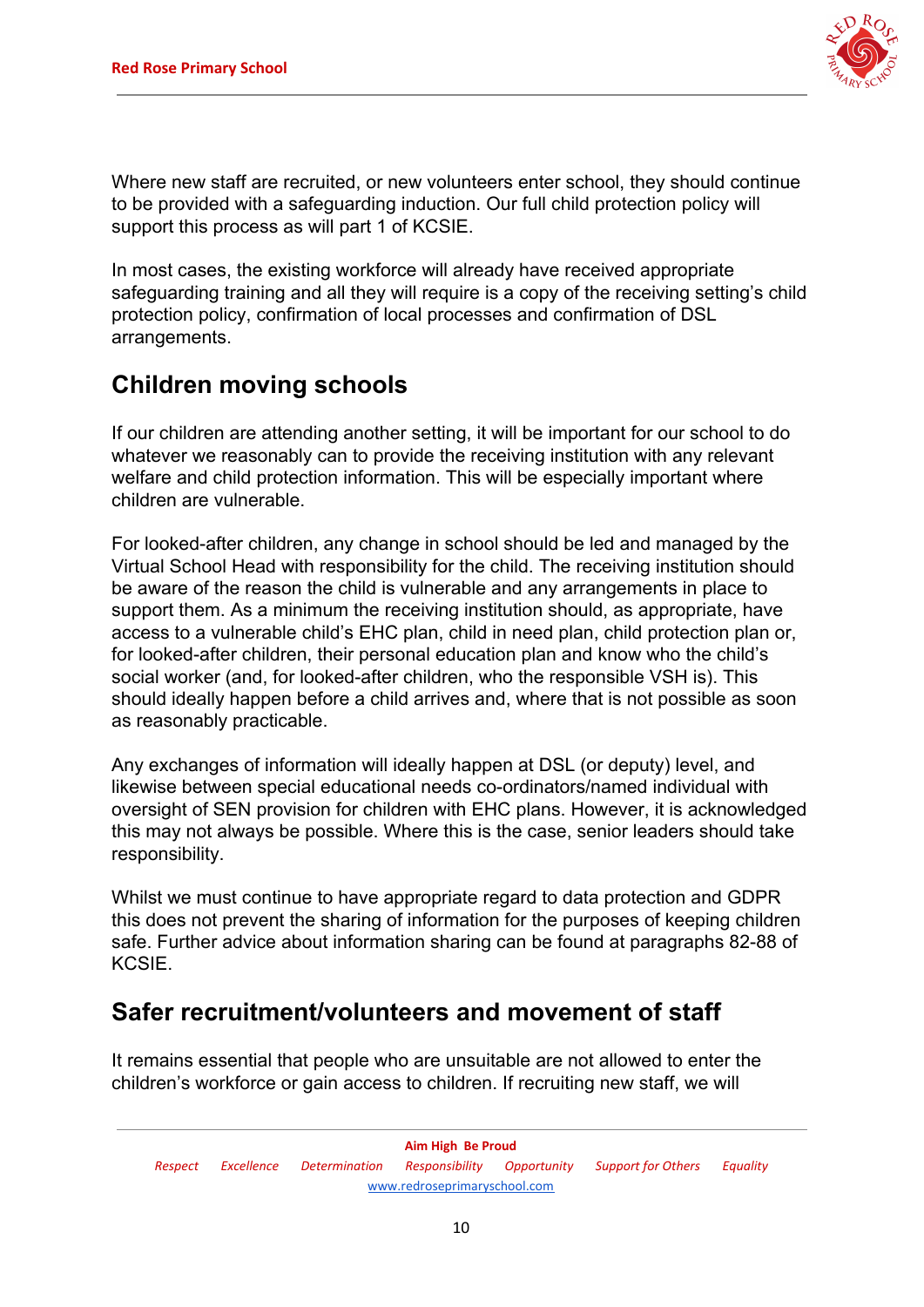

continue to follow the relevant safer recruitment processes for our school, including, as appropriate, relevant sections in part 3 of KCSIE.

In response to COVID-19, the Disclosure and Barring Service (DBS) has made changes to its [guidance on standard and enhanced DBS ID checking](https://www.gov.uk/government/news/covid-19-changes-to-standard-and-enhanced-id-checking-guidelines) to minimise the need for face-to-face contact.

There is no requirement to obtain a new DBS check for returning staff who have continued to be employed but have not been working in regulated activity during partial school closures. If for any reason the school has concerns about the individual, they may obtain a new check in the usual way. See KCSIE p.35 for the definition of 'Regulated Activity'.

The type of setting on the DBS check, for example a specific category of school, is not a barrier. The same principle applies if childcare workers move to work temporarily in a school setting. The receiving institution should risk assess as they would for a volunteer (see above).

Whilst the onus remains on our school to satisfy ourselves that someone in our setting has had the required checks, including as required those set out in part 3 of KCSIE, in the above scenario this can be achieved, if the receiving institution chooses to, via seeking assurance from the current employer rather than requiring new checks.

Schools must continue to follow their legal duty to refer to the DBS anyone who has harmed or poses a risk of harm to a child or vulnerable adult. Full details can be found at paragraph 179 of KCSIE.

Whilst acknowledging the challenge of the current environment, it is essential from a safeguarding perspective that the school is aware, on any given day, which staff/volunteers will be in school, and that appropriate checks have been carried out, especially for anyone engaging in regulated activity. As such, we will continue to keep the single central record (SCR) up to date as outlined in paragraphs 164 to 171 in KCSIE. The Single Central Record can, if a school chooses, provide the means to log everyone that will be working or volunteering in a school on any given day, including any staff who may be on loan from other institutions. The Single Central Record can also, if a school chooses, be used to log details of any risk assessments carried out on volunteers and staff on loan from elsewhere.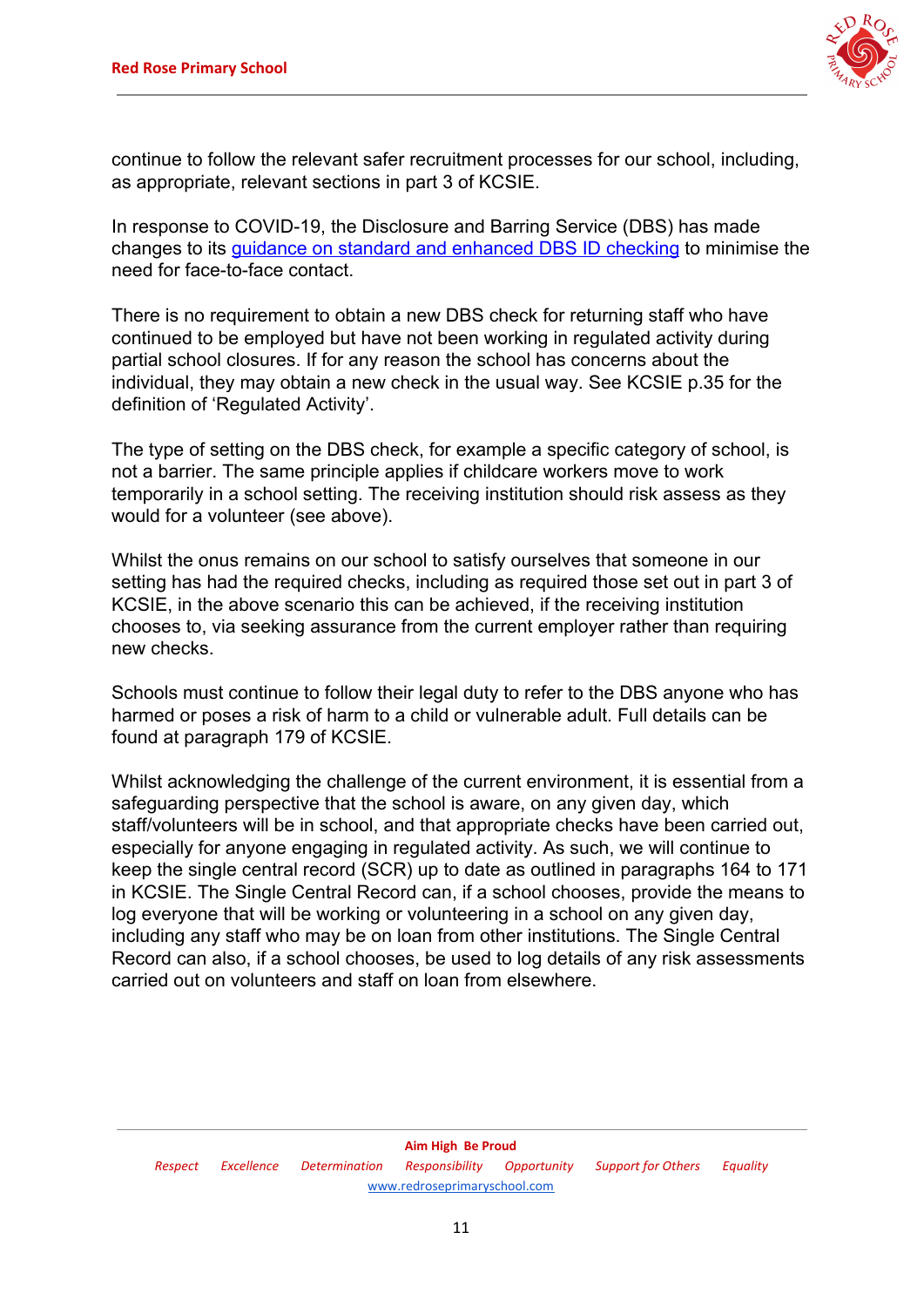

#### **Mental health**

Negative experiences and distressing life events, such as the current circumstances, can affect the mental health of pupils and their parents. Teachers should be aware of this in setting expectations of pupils' work where they are at home. The Department for Education has provided separate guidance on providing education remotely.

Where we are providing care for children of critical workers and vulnerable children on site, we will ensure appropriate support is in place for them. The Department for Education guidance on mental health and behaviour in schools outlines how mental health issues can bring about changes in a young person's behaviour or emotional state which can be displayed in a range of different ways, and that can be an indication of an underlying problem.

Support for pupils in the current circumstances can include existing provision in the school (although this may be delivered in different ways, for example over the phone) or from specialist staff or support services. You can read the guidance on [mental health and behaviour in schools.](https://www.gov.uk/government/publications/mental-health-and-behaviour-in-schools--2)

During this time, it is likely that children and staff may be at a higher risk of experiencing a bereavement within their community or family network. If this arises, the Local Authority Educational Psychology Service will support school to provide support for staff, children and their families.

#### **Supporting children not in school**

Our school is committed to ensuring the safety and wellbeing of all its children and young people.

Where the DSL has identified a child to be on the edge of social care support, or who would normally receive pastoral-type support in school, they should ensure that a robust communication plan is in place for that child or young person.

Details of this plan must be recorded on CPOMS / school paper-based system as should a record of contact have made. The communication plans can include; remote contact, phone contact, door-step visits. Other individualised contact methods should be considered and recorded.

School name and its DSL will work closely with all stakeholders to maximise the effectiveness of any communication plan. This plan must be reviewed regularly and where concerns arise, the DSL will consider any referrals as appropriate.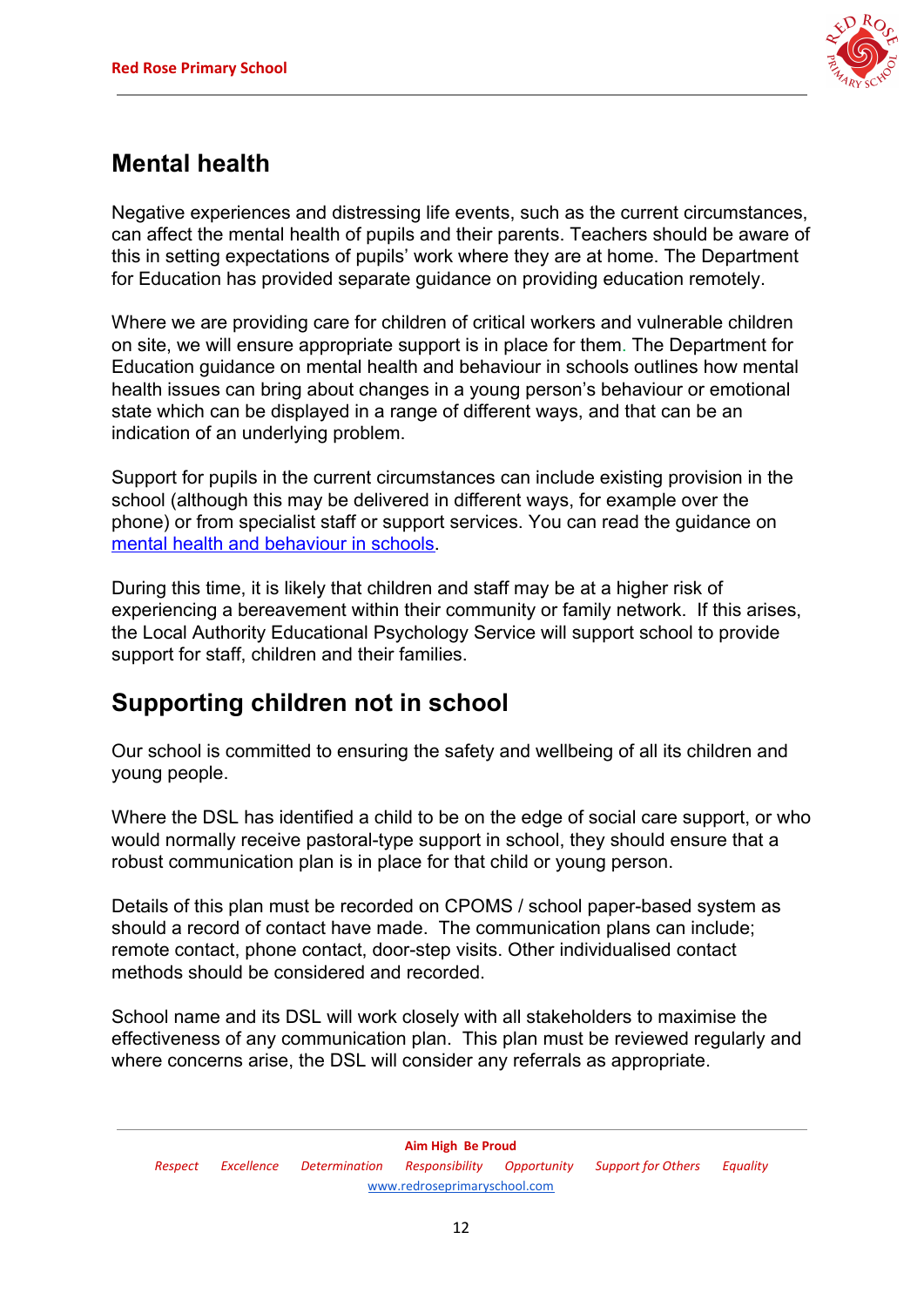

The school will share safeguarding messages on its website and social media pages.

Our school recognises that school is a protective factor for children and young people, and the current circumstances, can affect the mental health of pupils and their parents/carers. Staff at school need to be aware of this in setting expectations of pupils' work where they are at home. We will ensure that where we have children on site, we ensure appropriate support is in place for them. This will be bespoke to each child and recorded on CPOMS.

#### **Safeguarding pupils and teachers online**

Keeping pupils and teachers safe during remote education is essential. Teachers delivering remote education online should be aware that the same principles set out in the school's staff behaviour policy (sometimes known as a code of conduct) will apply.

Schools will use these resources to understand more about how to ensure online education is safe:

- remote education advice from [The Key for School Leaders](https://schoolleaders.thekeysupport.com/covid-19/safeguard-and-support-pupils/safeguarding-while-teaching/remote-teaching-safeguarding-pupils-and-staff/?marker=content-body)
- advice from [NSPCC](https://learning.nspcc.org.uk/news/2020/march/undertaking-remote-teaching-safely) on undertaking remote education safely
- guidance from the [UK Safer Internet Centre](https://swgfl.org.uk/resources/safe-remote-learning/) on remote education

Schools can access the free [Professionals Online Safety Helpline](https://swgfl.org.uk/services/professionals-online-safety-helpline/#contact) which supports the online safeguarding of both children and professionals. Call 0344 381 4772 or email [helpline@saferinternet.org.uk](mailto:helpline@saferinternet.org.uk). The helpline is open from Monday to Friday from 10am to 4pm.

Guidance on [teaching online safety in schools](https://www.gov.uk/government/publications/teaching-online-safety-in-schools) provides information to help schools ensure their pupils understand how to stay safe and behave online.

School contact with parents and carers during this time may be used to reinforce the importance of children staying safe online.

It is especially important for parents and carers to be aware of what their children are being asked to do, including:

- sites they will be asked to use
- school staff their child will interact with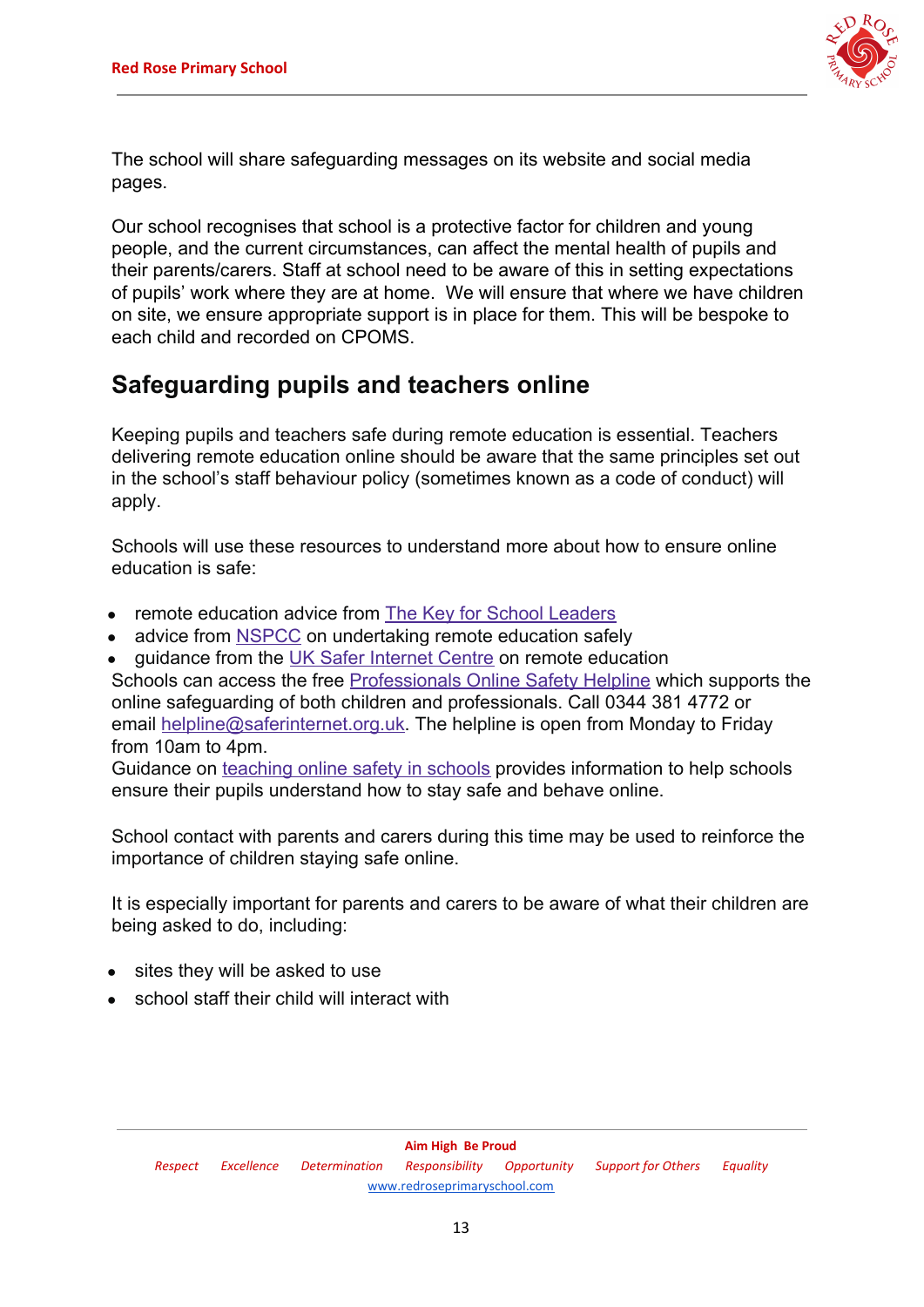

Our school recognises the importance of a safe online environment and we encourage parents and carers to set age-appropriate parental controls on digital devices and use internet filters to block malicious websites.

We may use these resources to support parents and carers to keep their children safe online:

- [support for parents and carers to keep children safe online,](https://www.gov.uk/government/publications/coronavirus-covid-19-keeping-children-safe-online/coronavirus-covid-19-support-for-parents-and-carers-to-keep-children-safe-online) which outlines resources to help keep children safe from different risks online and where to go to find support and advice
- quidance on [staying safe online](https://www.gov.uk/guidance/covid-19-staying-safe-online) which includes information on security and privacy settings
- [Thinkuknow](https://www.thinkuknow.co.uk/) provides advice from the National Crime Agency (NCA) on staying safe online
- [Parent info](https://parentinfo.org/) is a collaboration between Parentzone and the NCA providing support and guidance for parents from leading experts and organisations
- [Childnet](https://www.childnet.com/parents-and-carers/parent-and-carer-toolkit) offers a toolkit to support parents and carers of children of any age to start discussions about their online life, to set boundaries around online behaviour and technology use, and to find out where to get more help and support
- [Internet matters](https://www.internetmatters.org/?gclid=EAIaIQobChMIktuA5LWK2wIVRYXVCh2afg2aEAAYASAAEgIJ5vD_BwE) provides age-specific online safety checklists, quides on how to set parental controls on a range of devices, and a host of practical tips to help children get the most out of their digital world
- [London Grid for Learning](https://www.lgfl.net/online-safety/) has support for parents and carers to keep their children safe online, including tips to keep primary aged children safe online
- [Net-aware](https://www.net-aware.org.uk/) has support for parents and carers from the NSPCC, including a guide to social networks, apps and games
- [Let's Talk About It](https://www.ltai.info/staying-safe-online/) has advice for parents and carers to keep children safe from online radicalisation
- [UK Safer Internet Centre](https://www.saferinternet.org.uk/advice-centre/parents-and-carers) has tips, advice, guides and other resources to help keep children safe online, including parental controls offered by home internet providers and safety tools on social networks and other online services

#### **Reporting concerns**

It is essential to have and communicate clear reporting routes so that children, teachers, parents and carers can raise any safeguarding concerns in relation to remote online education.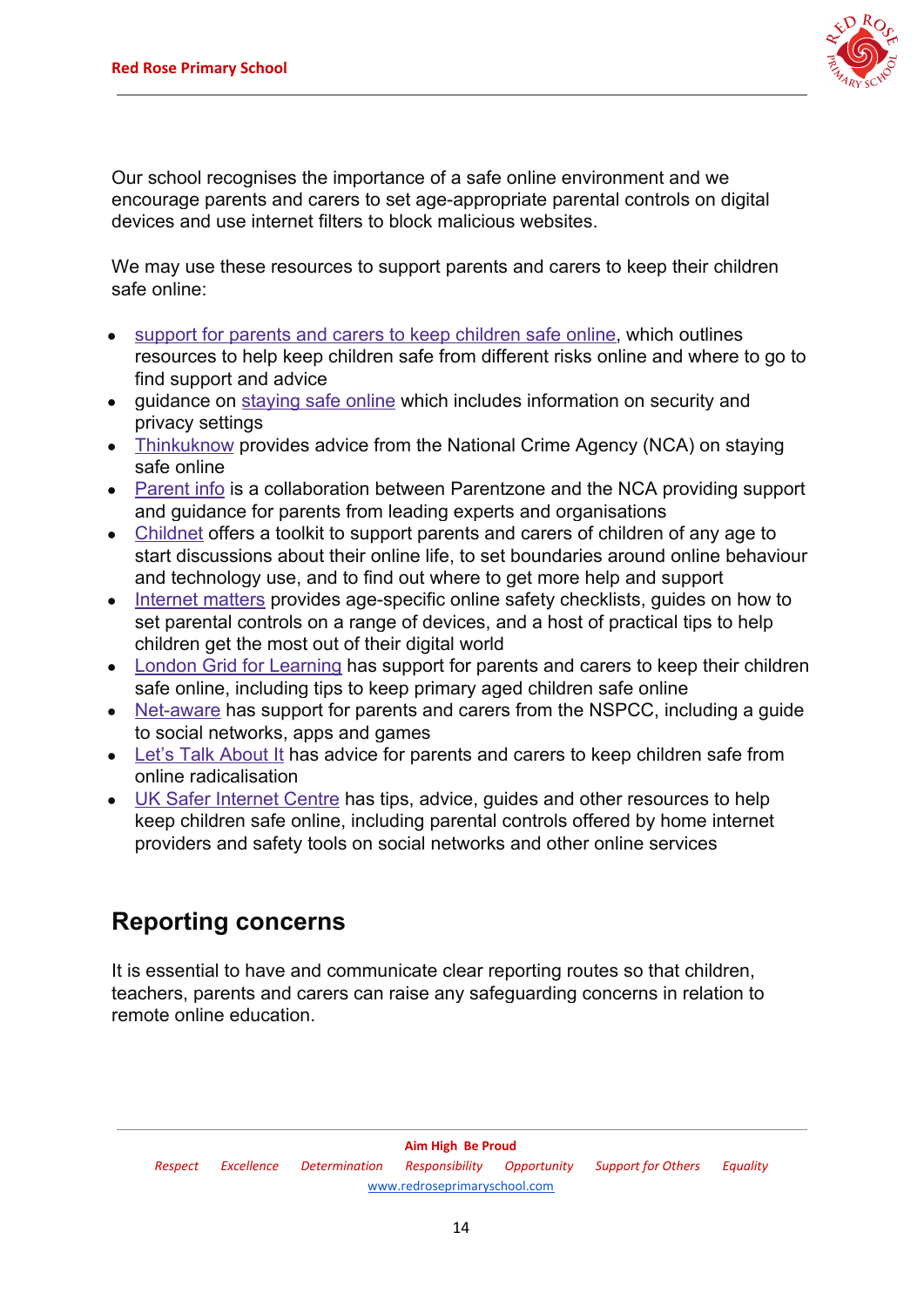

We will refer teachers, parents and carers to the practical support that is available for reporting harmful or upsetting content as well as bullying and online abuse, as detailed below.

#### **Harmful or upsetting content**

- reporting harmful online content to the [UK Safer Internet Centre](https://reportharmfulcontent.com/)
- getting government advice and trusted resources from [Educate Against Hate](https://educateagainsthate.com/) on safeguarding from radicalisation, building resilience to extremism, and promoting shared values

#### **Bullying or abuse online**

- get advice on reporting online abuse from the National Crime Agency's [Child](https://www.ceop.police.uk/safety-centre/) [Exploitation and Online Protection command](https://www.ceop.police.uk/safety-centre/)
- get advice and support from [Anti-Bullying Alliance](https://www.anti-bullyingalliance.org.uk/tools-information/if-youre-being-bullied) for children who are being bullied
- Schools may also wish to use resources such as **Tootoot** to provide a confidential route for pupils to report bullying or abuse.

#### **Communicating with parents, carers and pupils**

Where education is having to take place remotely due to coronavirus (COVID-19), it's important for schools, teachers and pupils to maintain professional practice as much as possible. When communicating online with parents and pupils, schools should:

- communicate within school hours as much as possible (or hours agreed with the school to suit the needs of staff)
- communicate through the school channels approved by the senior leadership team
- use school email accounts (not personal ones)
- use school devices over personal devices wherever possible
- advise teachers not to share personal information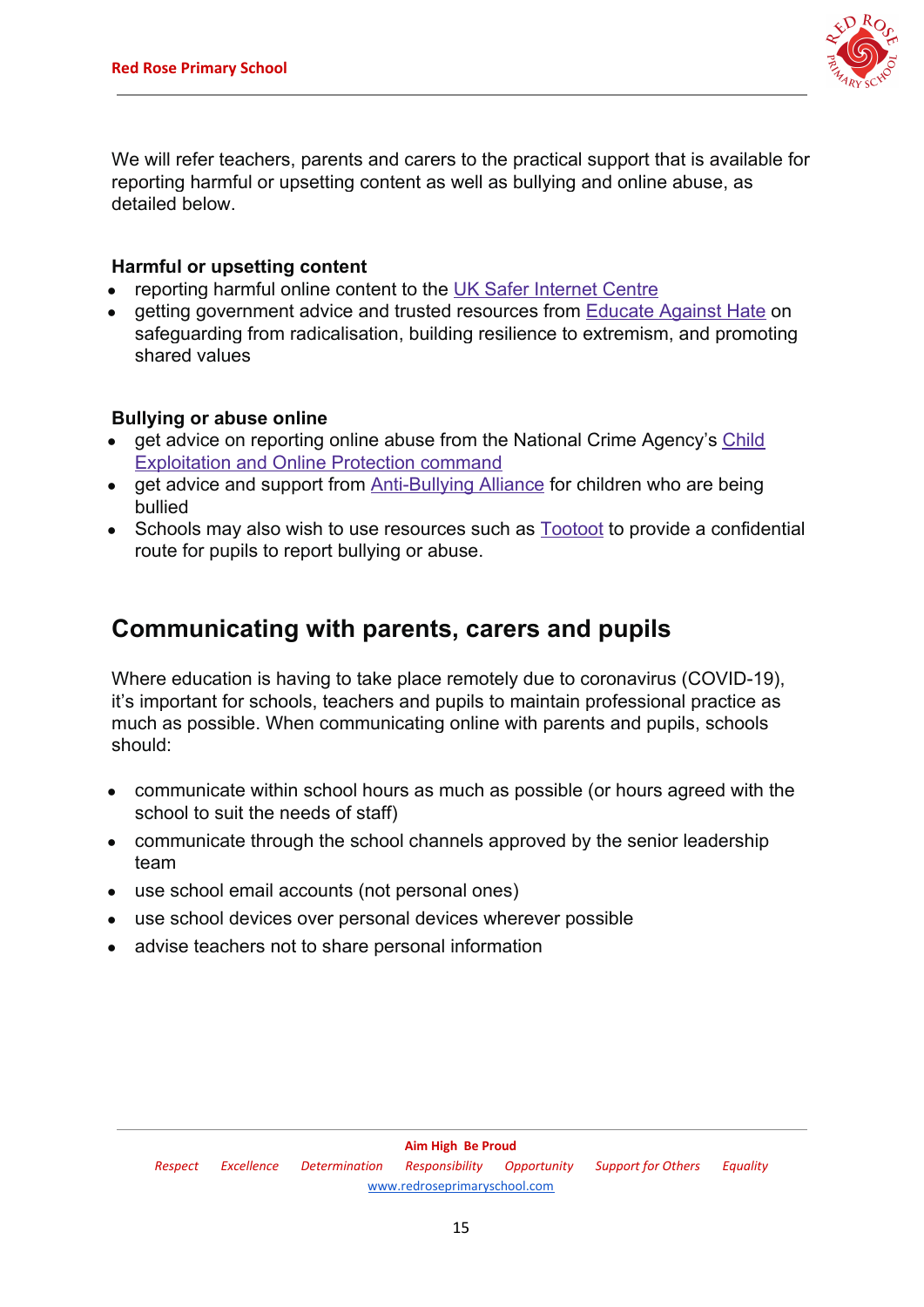

#### **Virtual lessons and live streaming**

Should schools choose to provide remote education using live streaming or pre-recorded videos, guidance from the National Cyber Security Centre (NCSC) on [which video conference service is right for your school](https://www.ncsc.gov.uk/guidance/video-conferencing-services-security-guidance-organisations) and [using video](https://www.ncsc.gov.uk/guidance/video-conferencing-services-using-them-securely) [conferencing services securely](https://www.ncsc.gov.uk/guidance/video-conferencing-services-using-them-securely) could help schools to set up video conferencing safely.

In addition, [guidance from the UK Safer Internet Centre on safe remote](https://swgfl.org.uk/resources/safe-remote-learning/) [learning](https://swgfl.org.uk/resources/safe-remote-learning/) includes detailed advice on live, online teaching, and the [safeguarding](https://coronavirus.lgfl.net/safeguarding) [guidance from London grid for learning \(LGfL\)](https://coronavirus.lgfl.net/safeguarding) includes platform-specific advice.

Teaching from home is different from teaching in the classroom. Teachers should try to find a quiet or private room or area to talk to pupils, parents or carers. When broadcasting a lesson or making a recording, consider what will be in the background.

In some areas, schools may also be able to seek support from their local authority when planning online lessons and activities, and considering online safety.

#### **Providing pastoral care remotely**

Where pupils are required to remain at home, helping parents, carers and pupils to make a weekly plan or structure is important. These plans should include time for education, playing and relaxing to reduce stress and anxiety. As set out in **Public Health England's guidance for parents and carers**, routine can give children and young people an increased feeling of safety in the context of uncertainty.

Schools might want to consider whether one-to-one sessions could be appropriate in some circumstances. For example, to provide pastoral care or provide support for pupils with special educational needs and disabilities (SEND).

This should be discussed and approved by the senior leadership team to assess any risks. There may be helpful solutions, such as including a parent or additional staff member in the call.